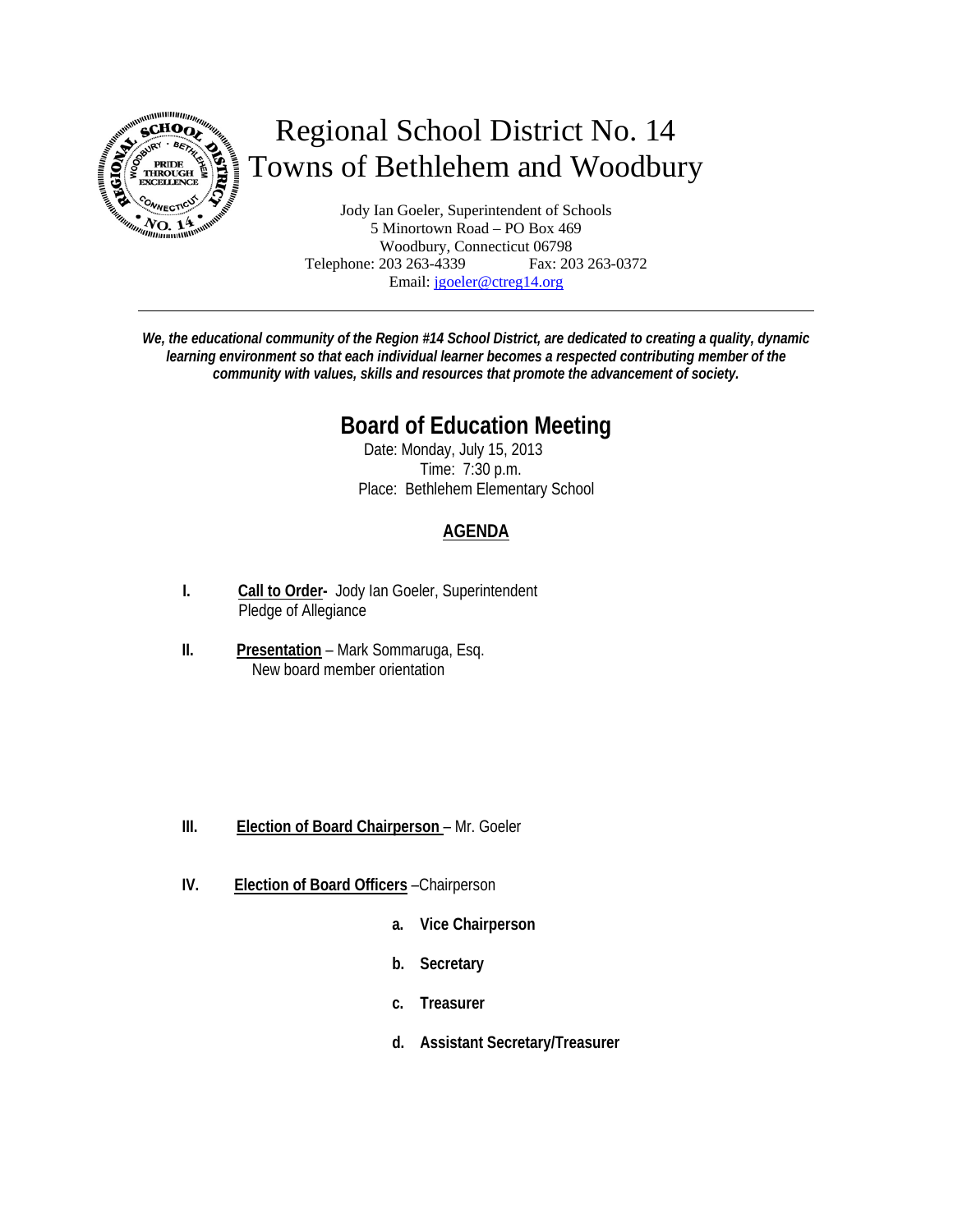#### **V. Board Appointments (action anticipated)**

#### **a. Legal Counsel**

Pullman and Comley, LLC

#### **b. Board Clerk –** Debra Carlton

#### **c.. School Physicians**

- **i..** Andrea Needleman, M.D., Health Director, MES, WMS
- **ii..** Charles McNair, M.D., NHS
- **iii.** Andrew Wells, M.D., BES
- **d. School Dentist** James Bauer, D.M.D.

#### **VI. Review of Minutes (action anticipated)**

- a. Regular Meeting of June 17, 2013
- b. Special Meeting of June 24, 2013

#### **VII. Correspondence**

**VIII. Report from Superintendent** 

#### **IX. Privilege of the Floor (agenda specific)**

#### **X. Report from Director of Finance and Operations**

#### **XI. Committee Reports**

- 
- 
- b. Public/Community Relations f. Planning/Curriculum c. Facilities/Enrollment/Transportation g. Negotiations c. Facilities/Enrollment/Transportation
- d. Finance h. Building
- a. Bylaws/Policy/Ethics e. Personnel/Grievances
	-
	-
	-
	- i. Ad hoc Safety